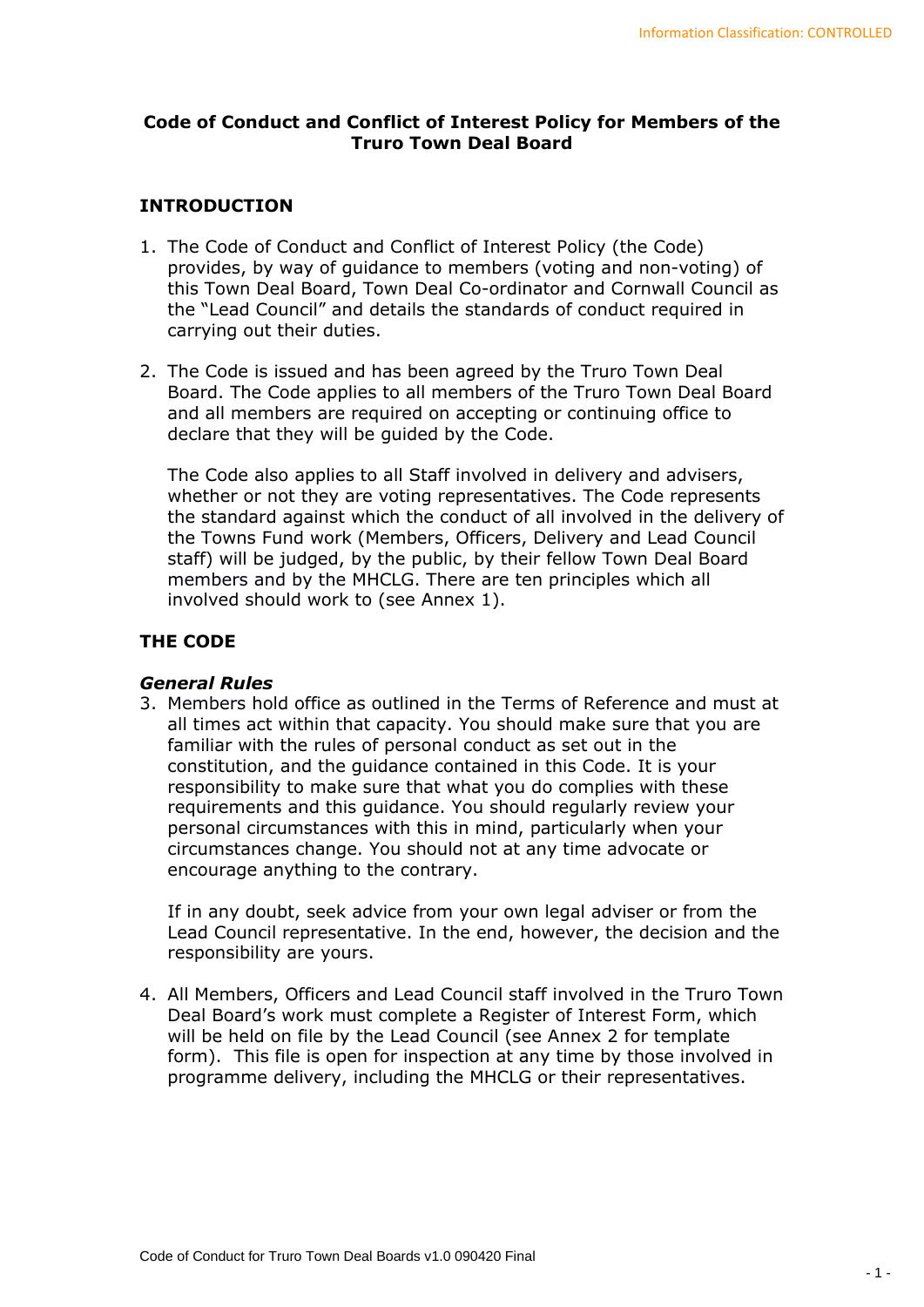- 5. You must at all times:
	- Treat people with respect
	- Ensure that you do not do anything which causes the Truro Town Deal Board to breach any of the equality enactments (as defined by the Equality Act 2010)
	- Ensure that you do not intimidate or attempt to intimidate any person involved in the Town Deal work (as an applicant, member, staff member, representative)
	- Do not do anything which compromises or is likely to compromise the impartiality of those who work for, or on behalf of the Truro Town Deal Board.

### *Public Duty and Private Interest*

6. Your overriding duty as a representative is set out in the Terms of Reference for the Truro Town Deal Board. Whilst you may be strongly influenced by the views of others, and of the sector or organisation that you represent in particular, it is your responsibility alone to decide what view to take on any question which members have to decide.

If you have a private or personal interest in a question which members have to decide, you should never take any part in the decision, except in the special circumstances described below.

Where such circumstances do permit you to participate, you should never let your interest influence the decision. You should never do anything as a member which you could not justify to the public or your fellow Truro Town Deal Board members. Your conduct, and what the public believes about your conduct, will affect the reputation of the Truro Town Deal Board and the organisation or sector that you represent.

- 7. It is not enough to avoid actual impropriety. You should at all times avoid any occasion for suspicion and any appearance of improper conduct.
- 8. A conflict of interest can exist when either:
	- There is a potential financial or measurable benefit either directly to the individual, or indirectly through a connected individual or organisation; or
	- A person's duty to the Truro Town Deal Board may compete with a duty or loyalty they owe to another organisation or person.

#### *Disclosure of Pecuniary and Other Interests*

9. There are specific provisions in the constitution requiring you to disclose interests which you may have in any matter coming before the Truro Town Deal Board or any management groups that it may arrange.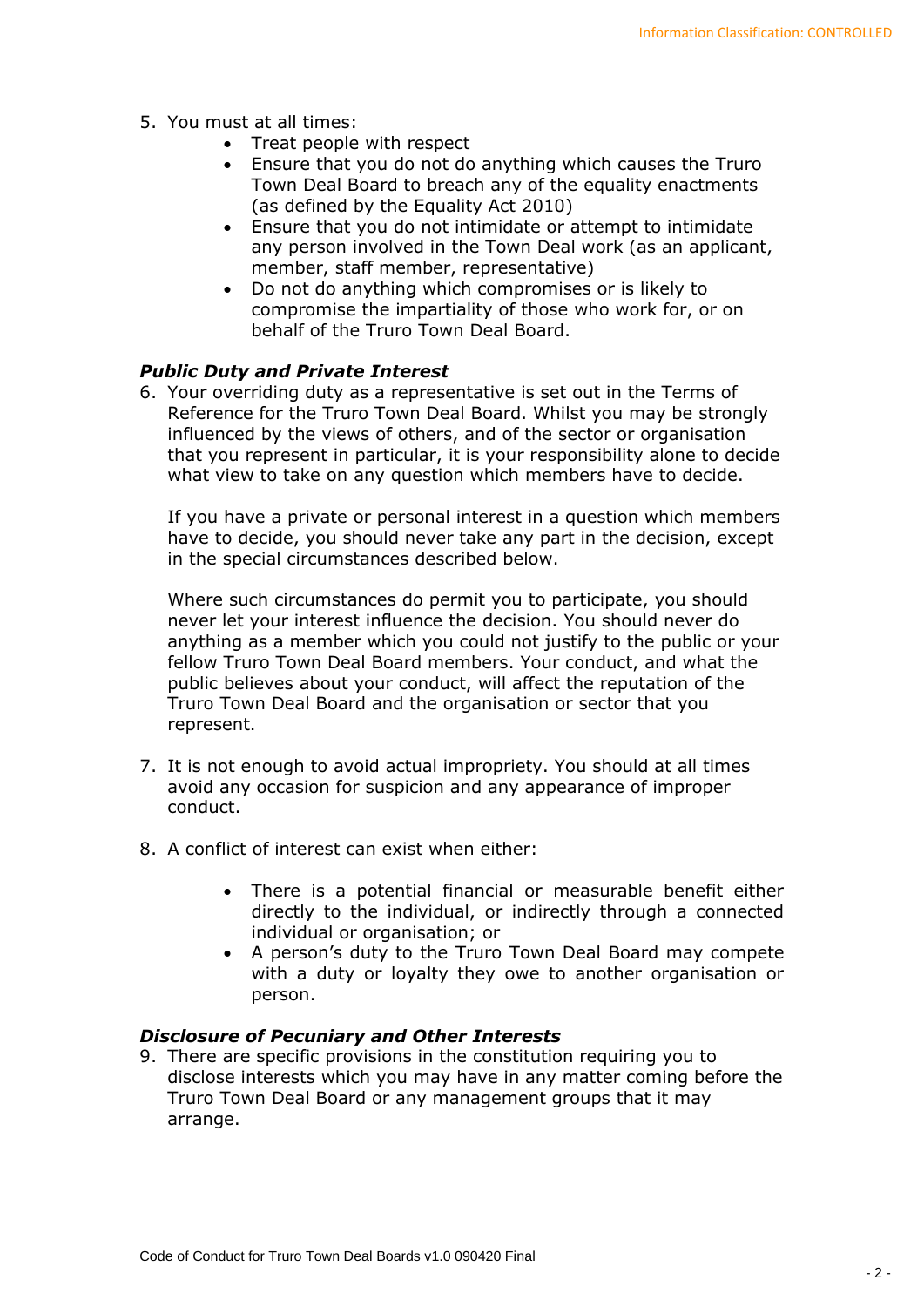Depending on the nature of the interest declared one of the following will happen in a meeting.

- You will leave the room for that item
- You will remain but take no part in the discussion
- You will remain but contribute only factual information and clarifications
- You will contribute to the discussion but not take part in the decision, and therefore not be counted towards a quorum
- You will remain as a full member of the meeting
- 10.The appropriate action will be decided by the Chair of the Truro Town Deal Board with guidance from the Lead Council. In the case of the Chair having an interest the appropriate action will be decided by the Vice Chair.
- 11.You must also declare all relevant pecuniary (financial) interests in the register kept for this purpose.
- 12.Interests which are non-pecuniary can be just as important and can be included in the register. You should not allow the impression to be created that you are, or may be, using your position to promote a private or personal interest, rather than forwarding the interest of the Truro Town Deal Board.

Private and personal interests include those of your family and friends, as well as those arising through membership of, or association with, clubs, societies and other organisations such as the Freemasons, trade unions and other bodies active in the community.

- 13.Examples of relevant pecuniary and non-pecuniary interests can be found in Annex 3.
- 14.You must always declare a pecuniary interest at a Truro Town Deal Board meeting or whilst conducting any other Truro Town Deal Board business.
- 15.If you have a private or personal non-pecuniary interest whilst conducting Truro Town Deal Board business, for example during a Board meeting, you should always disclose it, unless it is insignificant, or one which you share with other representatives of the public generally as a ratepayer, a council tax payer or an inhabitant of the area.
- 16.Where you have declared a private or personal interest (pecuniary or non-pecuniary), the Truro Town Deal Board with your input will decide whether it is clear and substantial. If it is not, then you may continue to take part in the discussion of the matter and may vote on it.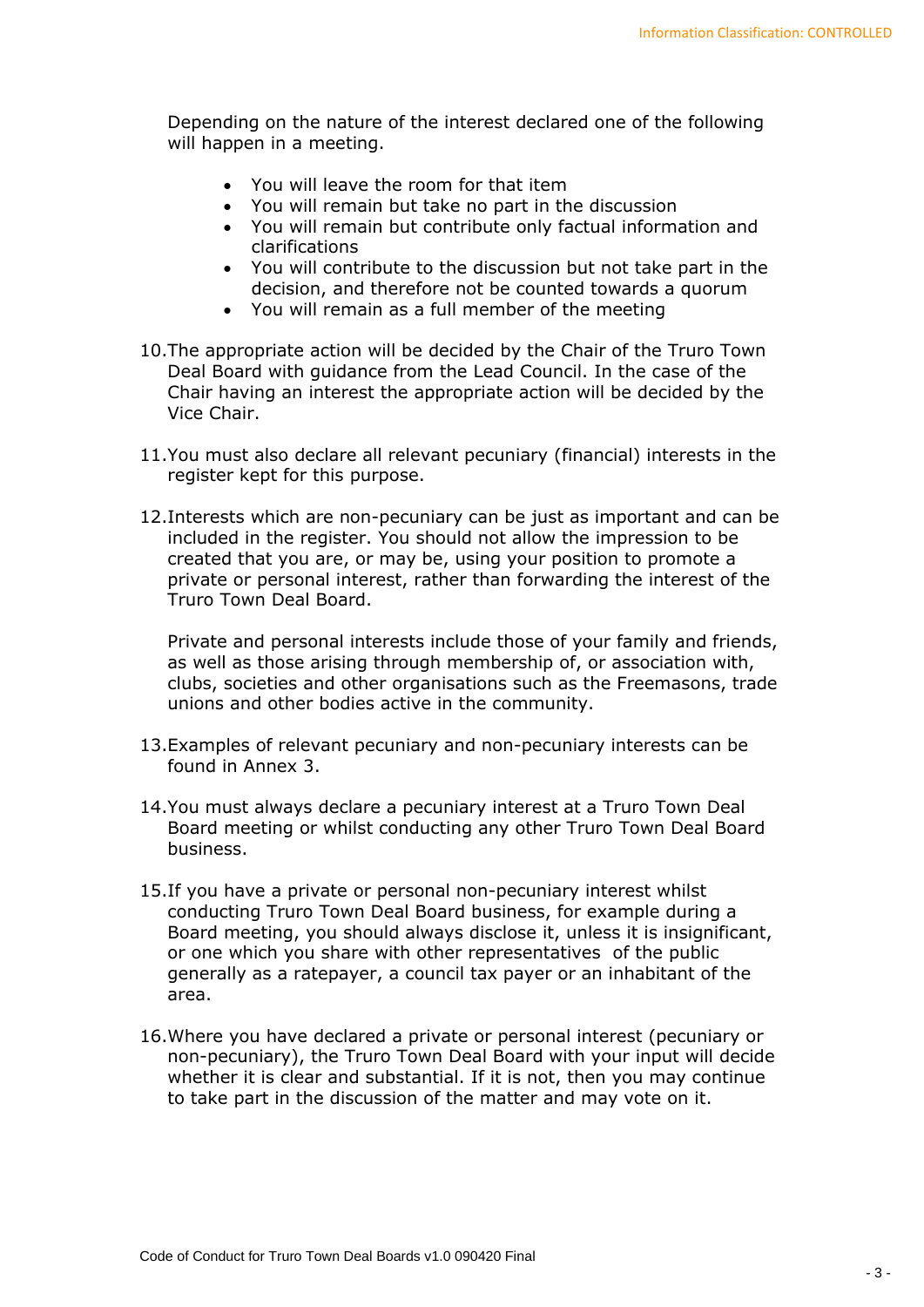If, however, it is a clear and substantial interest, then (except in the special circumstances described below in points 19 and 20) you should only take such part in the proceedings allowed by the Terms of Reference, and should always expect to withdraw from the meeting whilst the matter is being considered.

- 17.In deciding whether such an interest is clear and substantial, you should ask yourself whether representatives of the public, knowing the facts of the situation, would reasonably think that you might be influenced by it. If you think so, you should regard the interest as clear and substantial.
- 18.In the following circumstances, but only in these circumstances, it can still be appropriate to speak, and in some cases to vote, in spite of the fact that you have declared such a clear and substantial private or personal interest: if your interest arises from being an ordinary member or supporter of such an organisation (and you are not a member of its managing committee or other governing body), then you may speak and vote on any matter in which the organisation has an interest.
- 19.Circumstances may arise where the work of the Truro Town Deal Board is affected because a number of present members have personal interests (pecuniary or non-pecuniary) in some question. In such certain circumstances, the Truro Town Deal Board will debate the position and will either defer the issue to a later meeting, or, where this is not possible or where it is likely that a similar position will arise, will decide by vote how to proceed. Guidance will be sought from the Lead Council and if required the MHCLG before any such decision is taken.
- 20.Records on interests declared will be maintained by the Lead Council.
- 21.The requirements around declaring and recording interests must be scrupulously observed at all times.

#### *Members, Advisers and Officers/Staff*

- 22.The Town Deal Lead Co-ordinator is in post to serve the interests of the Truro Town Deal Board. Whilst employed by Cornwall Council (as the "Lead Council") they will receive strategic and operational guidance from the Truro Town Deal Board.
- 23.Line Management and day to day functional management of this post will be provided by the Economic Growth Service of Cornwall Council who will be responsible for ensuring that the Town Deal Lead undertakes the duties of the role in line with the strategic and operation direction agreed by the Truro Town Deal Board.
- 24.Whilst Members of the Board have a vote at meetings the Town Deal Lead Co-ordinator does not.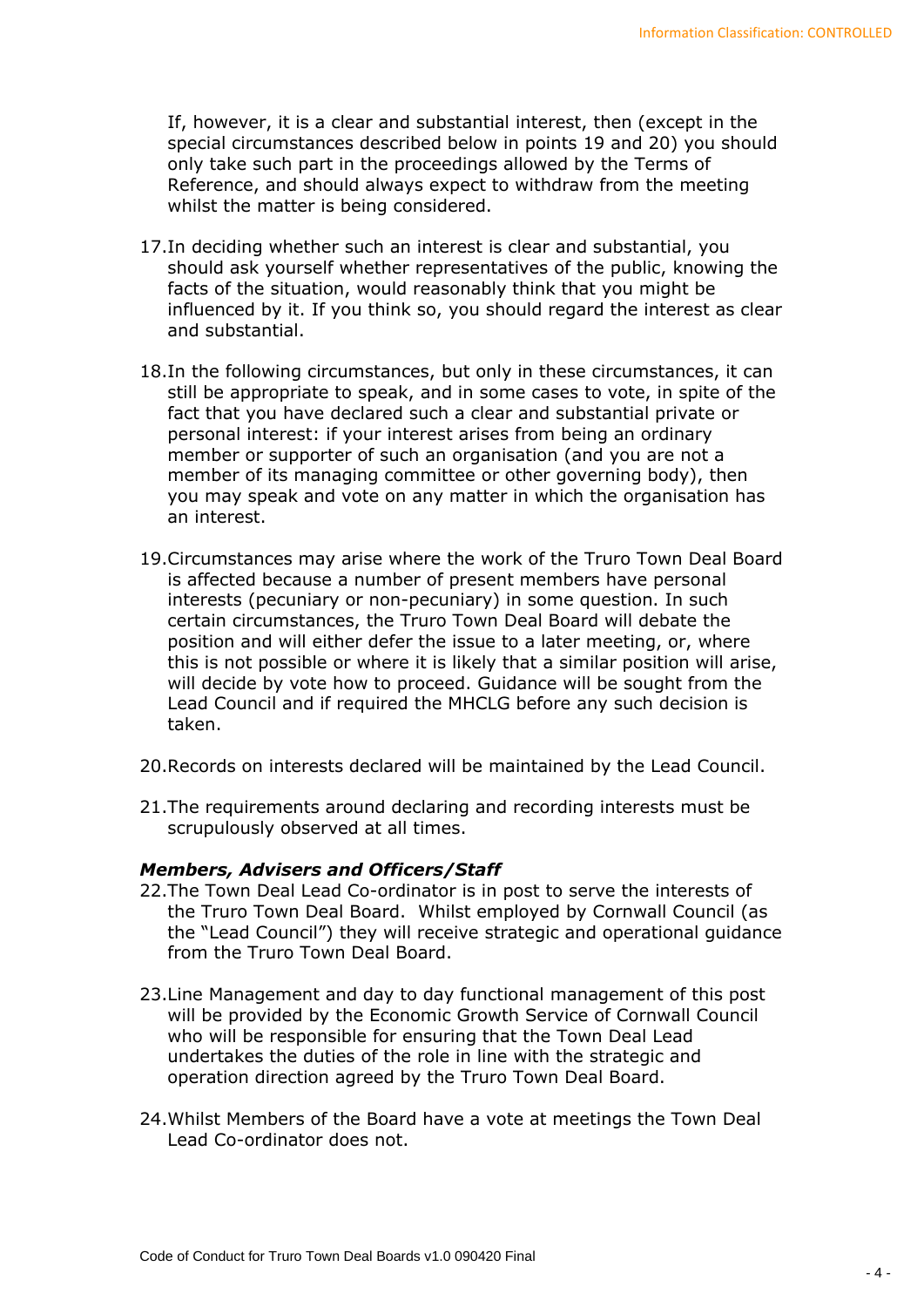- 25.Other Cornwall Council Officers/staff may also be called upon to input into the work of the board and this guidance also applies to them if they are giving advice to members and to the Truro Town Deal Board as a whole, or are asked to carry out the Boards work.
- 26.If you are called upon to take part in appointing an officer/agent, the only question you should consider is which candidate would best serve the whole Truro Town Deal Board. You should not let your political or personal preferences influence your judgement.

#### *Use of Confidential and Private Information*

27.As a representative of the Truro Town Deal Board you necessarily acquire much information that has not yet been made public, is of commercial value and thus is confidential. It is a betrayal of trust to breach such confidences.

You should never disclose or use confidential information for the personal advantage of yourself or of anyone known to you, or to the disadvantage or the discredit of the Truro Town Deal Board or anyone else.

- 28.Information of a confidential nature must not be disclosed to anyone unless
	- You have the consent of the person authorised to give it
	- You are required by law to do so

#### *Gifts and Hospitality*

- 29.You should treat with extreme caution any offer or gift, favour or hospitality that is made to you personally. The person or organisation making the offer may be doing, or seeking to do, business with the Truro Town Deal Board, or may be seeking funding for their project as part of the Town Deal or some other kind of decision.
- 30.There are no hard or fast rules about the acceptance or refusal of hospitality or tokens of goodwill. For example, working lunches may be a proper way of doing business, provided that no extravagance is involved. Likewise, it may be reasonable for a member to represent the Truro Town Deal Board at a social function or event organised by outside persons or bodies. Therefore all gifts and hospitality above the value of £25 should be notified to the Lead Council in the agreed format (see Annex 4 for relevant form), in order that a register can be maintained. You are personally responsible for all decisions connected with the acceptance or offer of gifts or hospitality and for avoiding the risk of damage to public confidence in the Truro Town Deal Board.

### *Dealings with the Town Deal Board*

31.You may have dealings with the Truro Town Deal Board on a personal level, for instance as an applicant for a grant or support. You should never seek or accept preferential treatment in those dealings because of your position on the Truro Town Deal Board.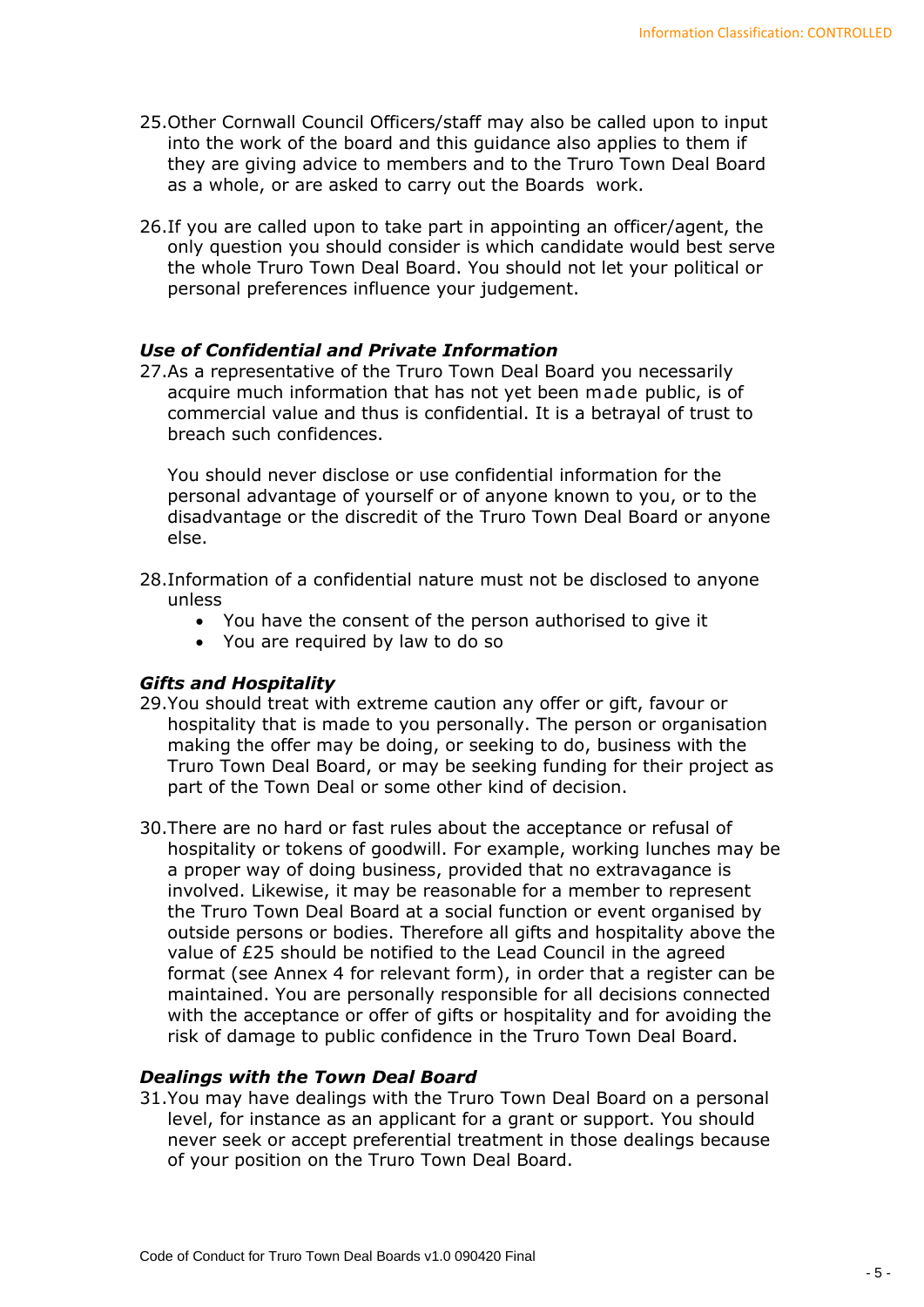You should also avoid placing yourself in a position that could lead the public to think that you are receiving preferential treatment: for instance, by failing to carry out a contractual duty or by using your position to discuss an application personally with officers/agents when other representatives of the public would not have the opportunity to do so.

Likewise, you should never use your position on the Truro Town Deal Board to seek preferential treatment for friends or relatives, or any firm or body with which you are personally connected.

### *Appointments to Other Bodies*

32.Should you be appointed or nominated by the Truro Town Deal Board to serve on another body or organisation you should always observe this Code in carrying out your duties on that body in the same way that you would with your work as part of the Truro Town Deal Board.

### **Working with the MHCLG**

- 24. The behaviour of the members, advisors, officers and Lead Council should meet at all times in their relationship with the MHCLG the following requirements:
	- The Truro Town Deal Board and MHCLG should work productively and effectively together.
	- Challenges and disputes between both parties should be professional, respectful and avoiding grievance and handled privately between the two parties, i.e. should not be aired with applicants and other potentially interested parties.
	- The MHCLG and the Truro Town Deal Board should co-operate and respond positively to the challenges in the delivery of the programme.
	- Information should be shared by both parties to improve delivery, including providing clear rationales for any decisions and clear messages outwards conveying this.
	- The Truro Town Deal Board is expected to have a flexible approach and be open to new ways of thinking to help MHCLG find solutions to delivery/policy and operational problems.

#### **Review**

25. This Code of Conduct and Conflict of Interest Policy and individual Register of Interest Forms should be kept under constant review, but should be formally reviewed on an annual basis.

Date agreed:

Signed by Chair of the Truro Town Deal Board …………….

Signed by the Lead Council………………………………………………………………………………..

Date reviewed: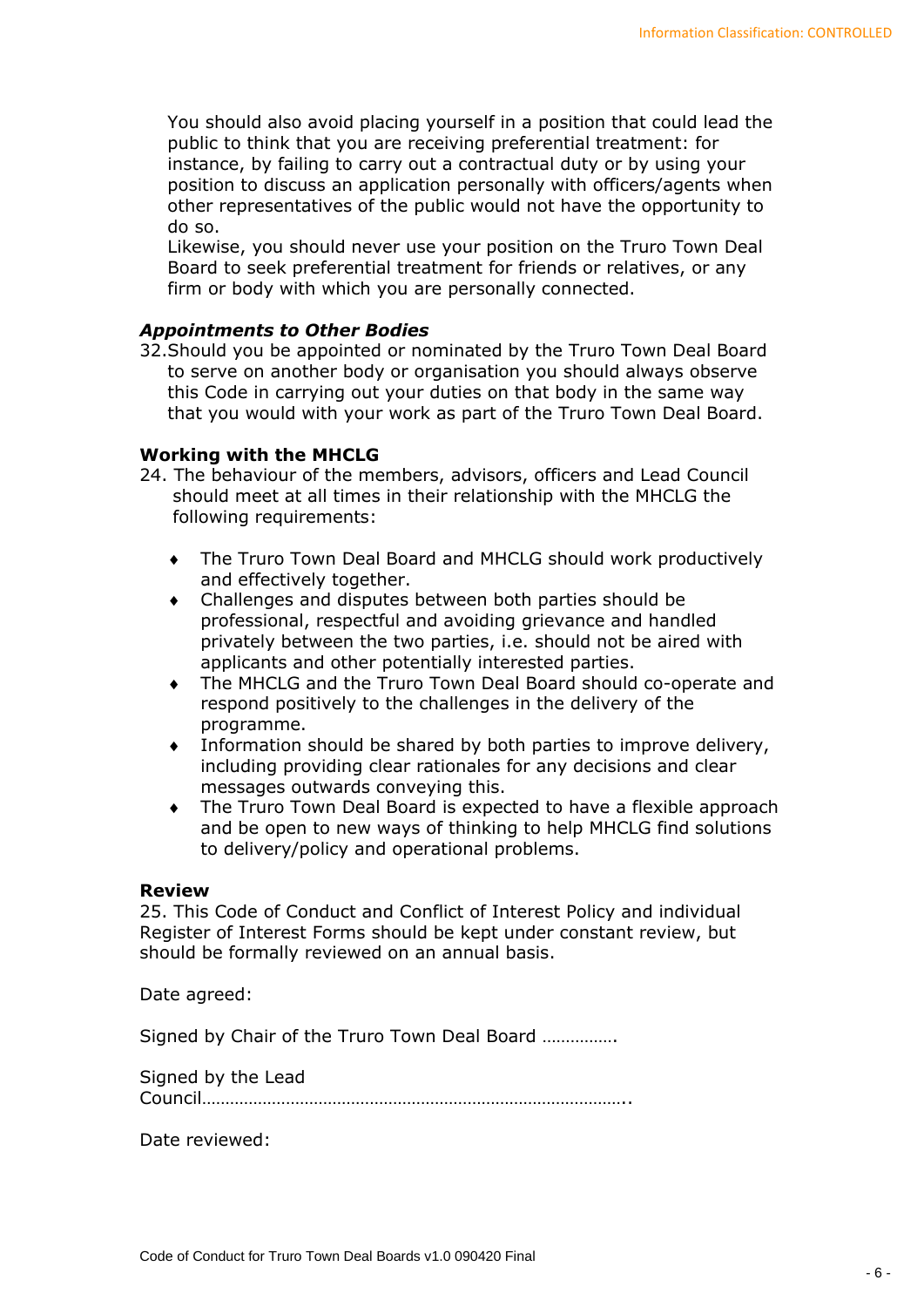# **Individual Declaration**

I agree to abide by this Code of Conduct as adopted by the Truro Town Deal Board on the date shown above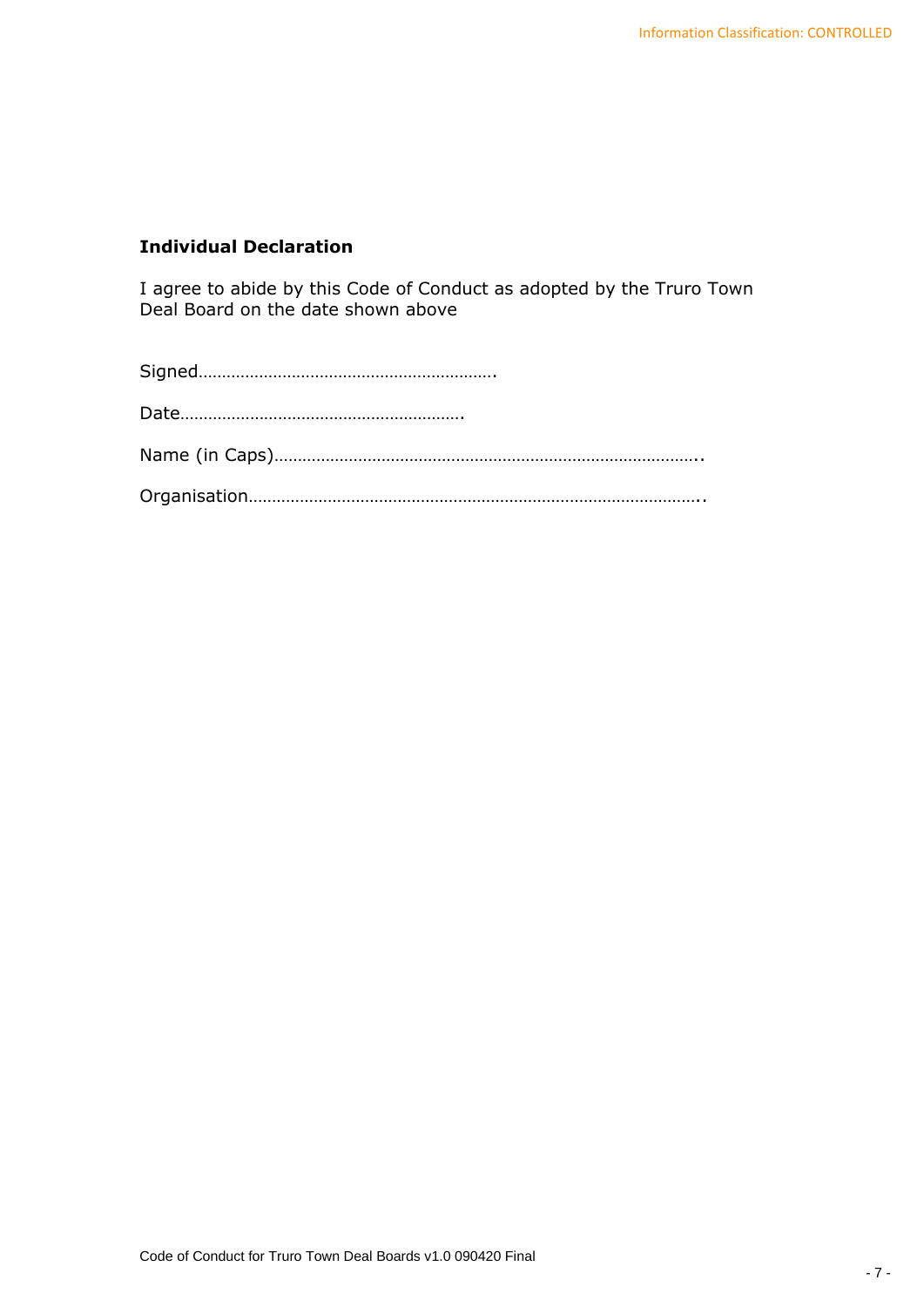# **Annex 1 - The Ten General Principles**

#### *Selflessness*

**1.** You should serve only the wider interest and should never improperly confer an advantage or disadvantage on any person.

#### *Honesty and Integrity*

**2.** You should not place yourself in a situation where your honesty and integrity may be questioned, should not behave improperly and should on all occasions avoid the appearance of such behaviour.

#### *Objectivity*

**3.** You should make decisions on merit, including when making appointments, awarding project contracts, or recommending individuals for such project rewards or benefits.

#### *Accountability*

**4.** You should be accountable to the public for your actions and the manner in which you carry out such responsibilities, and should cooperate fully and honestly with any scrutiny appropriate.

#### *Openness*

**5.** You should be as open as possible about your actions and those of Town Deal Board, and should be prepared to give reasons for those actions.

#### *Personal Judgement*

**6.** You may take account of the views of others, including their political groups, but should reach your own conclusions on the issues before you and act in accordance with those conclusions.

#### *Respect for Others*

**7.** You should promote equality by not discriminating unlawfully against any person, and by treating people with respect, regardless of their race, age, religion, gender, sexual orientation or disability. You should respect the impartiality and integrity of the Truro Town Deal Board and Lead Council officers and staff.

#### *Duty to Uphold the Law*

**8.** You should uphold the law and, on all occasions, act in accordance with the trust that the public is entitled to place in Truro Town Deal Board.

#### *Stewardship*

**9.** You should do whatever you are able to do to ensure that Truro Town Deal Board use their resources prudently and in accordance with the law.

#### *Leadership*

**10.** You should promote and support these principles by leadership, and by example, and should act in a way that secures or preserves public confidence.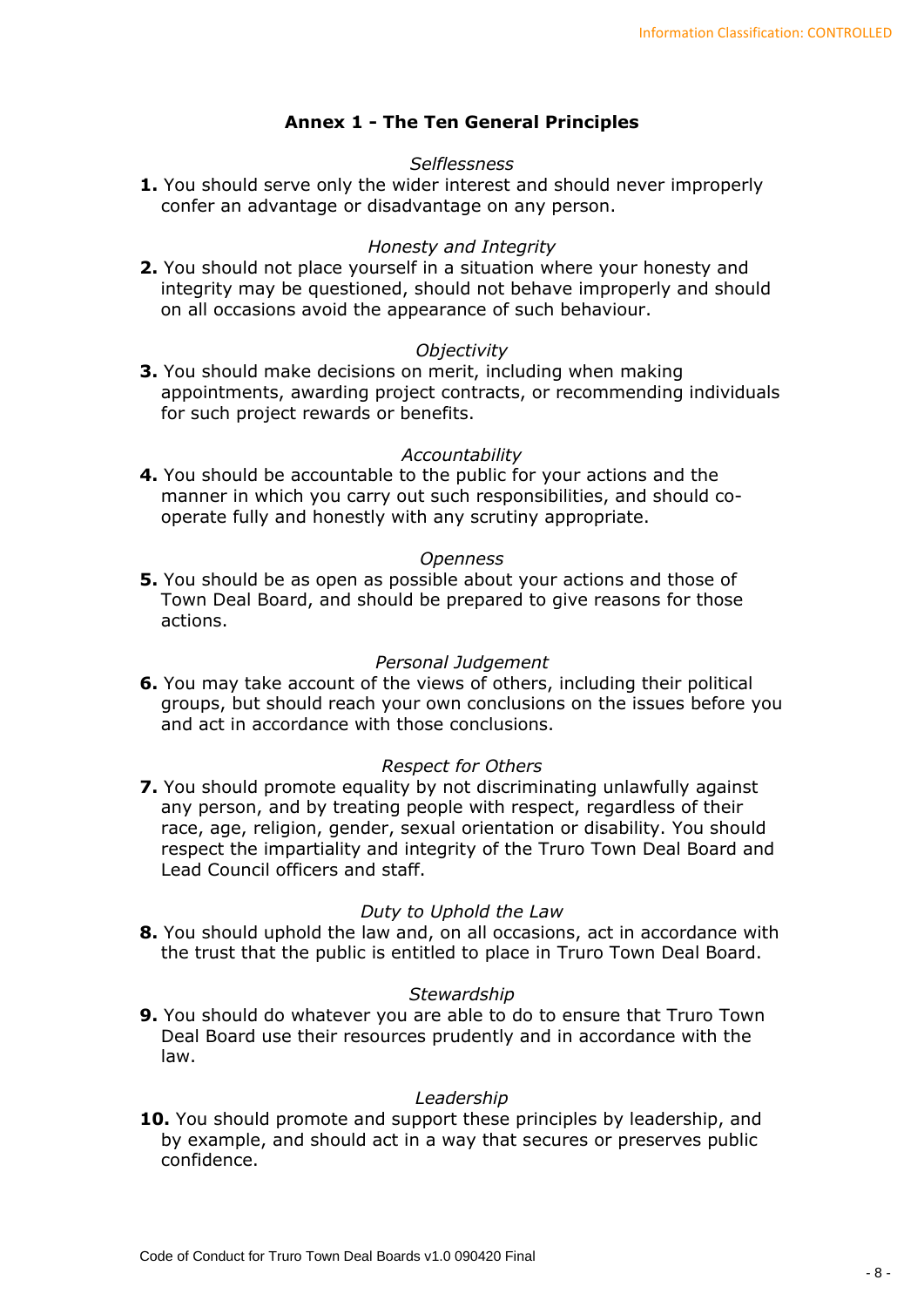### **ANNEX 2**

### **INDIVIDUAL REGISTER OF INTEREST FORM**

#### **Truro Town Deal Board**

### **Register of Interests**

In order to prevent any problems relating to conflicts of interest in decisions made by the Truro Town Deal Board, all members should record any organisations, businesses, committees or other groups in which they have an involvement.

Please indicate in the table below any organisations/businesses/ committees or other groups in which you have an interest. If you are unsure whether a relationship or involvement with an individual or group constitutes an interest then it is better to declare it. A register will be maintained which will be open for inspection and updated from time to time.

#### *If you consider that you have no such interests, for the sake of clarity please write NONE in one of the boxes.*

| <b>Name of Organisation, Business, Committee</b><br>or other group. Please include any<br>professional bodies or special interest<br>groups of which you are a member and any<br>investments in companies/businesses,<br>properties or land within the Town Deal area | <b>Nature of interest. Please list</b><br>whether you are the owner, a<br>shareholder, a partner, a committee<br>member, member, a director, a chair,<br>a trustee or an employee). |
|-----------------------------------------------------------------------------------------------------------------------------------------------------------------------------------------------------------------------------------------------------------------------|-------------------------------------------------------------------------------------------------------------------------------------------------------------------------------------|
|                                                                                                                                                                                                                                                                       |                                                                                                                                                                                     |
|                                                                                                                                                                                                                                                                       |                                                                                                                                                                                     |
|                                                                                                                                                                                                                                                                       |                                                                                                                                                                                     |
|                                                                                                                                                                                                                                                                       |                                                                                                                                                                                     |
|                                                                                                                                                                                                                                                                       |                                                                                                                                                                                     |
|                                                                                                                                                                                                                                                                       |                                                                                                                                                                                     |
|                                                                                                                                                                                                                                                                       |                                                                                                                                                                                     |
|                                                                                                                                                                                                                                                                       |                                                                                                                                                                                     |
|                                                                                                                                                                                                                                                                       |                                                                                                                                                                                     |

Signed: Date:

### **Please return to:** Town Deal Board **Secretariat c/o Economic Growth Service, Pydar House, Pydar Street, Truro, TR1 1EA Tel: xxxxxxxxxxx E-mail: xxxxxxxxxxx**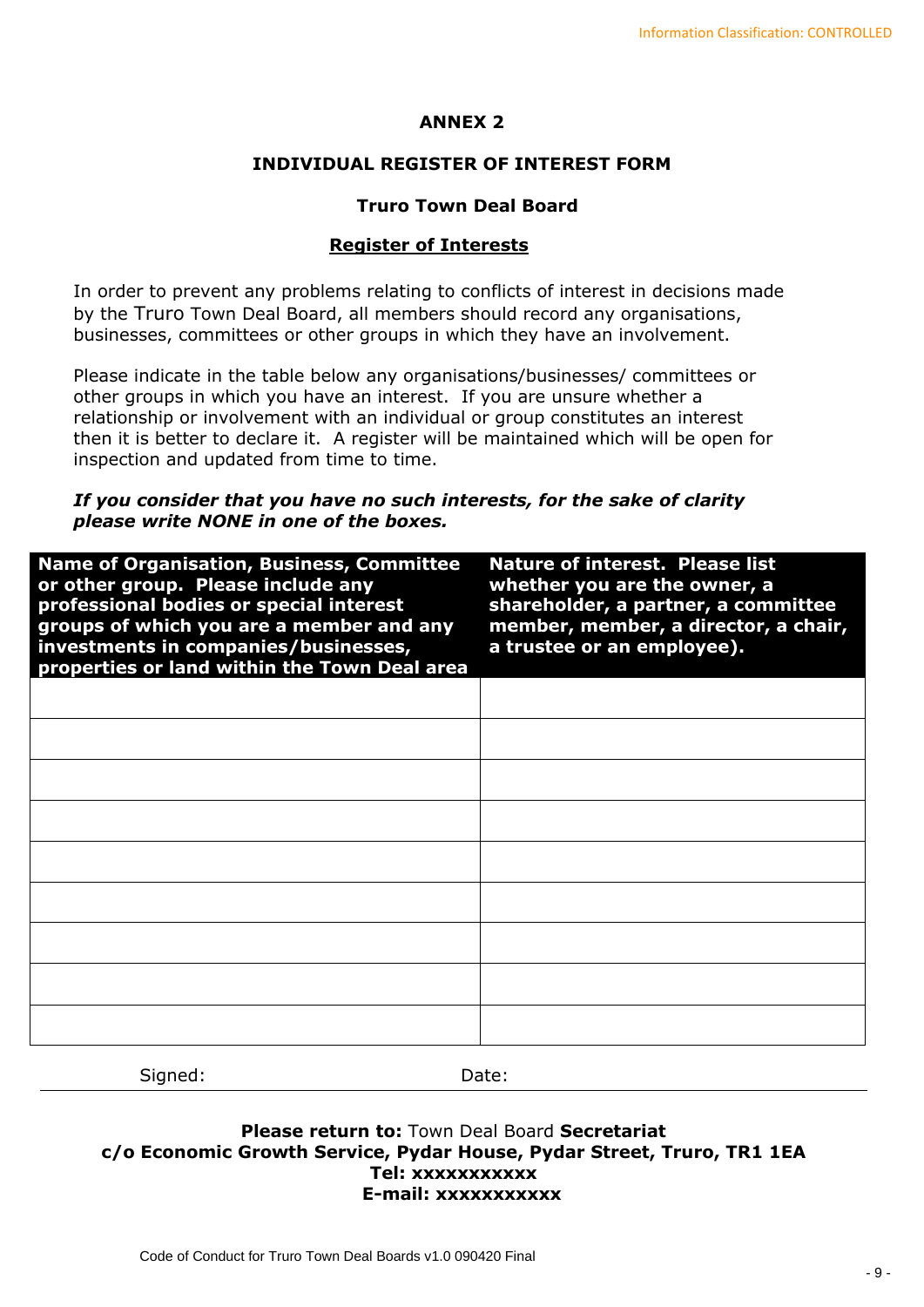#### **ANNEX 3 - Examples of Interest (Pecuniary and non-Pecuniary)**

You have an interest in any project or business to be considered by the Truro Town Deal Board where either—

- (a) it relates to or is likely to affect—
	- (i) any body of which you are a member or in a position of general control or management and to which you are appointed or nominated;
	- (ii) any employment or business carried on by you;
	- (iii) any person or body who employs or has appointed you;
	- (iv) any person or body, other than the Town Deal Board that has made a payment to you in respect of your election or co-option or any expenses incurred by you in carrying out your duties;
	- (v) any person or body who has a place of business or land in the Town Deal Boards area, and in whom you have a beneficial interest in a class of securities of that person or body that exceeds the nominal value of £25,000 or one hundredth of the total issued share capital (whichever is the lower);
	- (vi) any contract for goods, services or works made between the Town Deal Board and you or a firm in which you are a partner, a company of which you are a remunerated director, or a person or body of the description specified in paragraph (vi);
	- (vii) the interests of any person from whom you have received a gift or hospitality with an estimated value of at least £250;
	- (viii) any land in the Town Deal Boards area in which you have a beneficial interest;
- (b) a decision in relation to that project or business might reasonably be regarded as affecting your well-being or financial position or the wellbeing or financial position of a relevant person to a greater extent than the majority of other council tax payers, ratepayers or inhabitants of your the Town Deal Boards area.

In sub-paragraph (b) above, a relevant person is—

- a member of your family or any person with whom you have a close association; or
- any person or body who employs or has appointed such persons, any firm in which they are a partner, or any company of which they are directors;
- any person or body in whom such persons have a beneficial interest in a class of securities exceeding the nominal value of £25,000; or
- any body of a type described in sub-paragraph  $(a)(i)$  or  $(ii)$ .